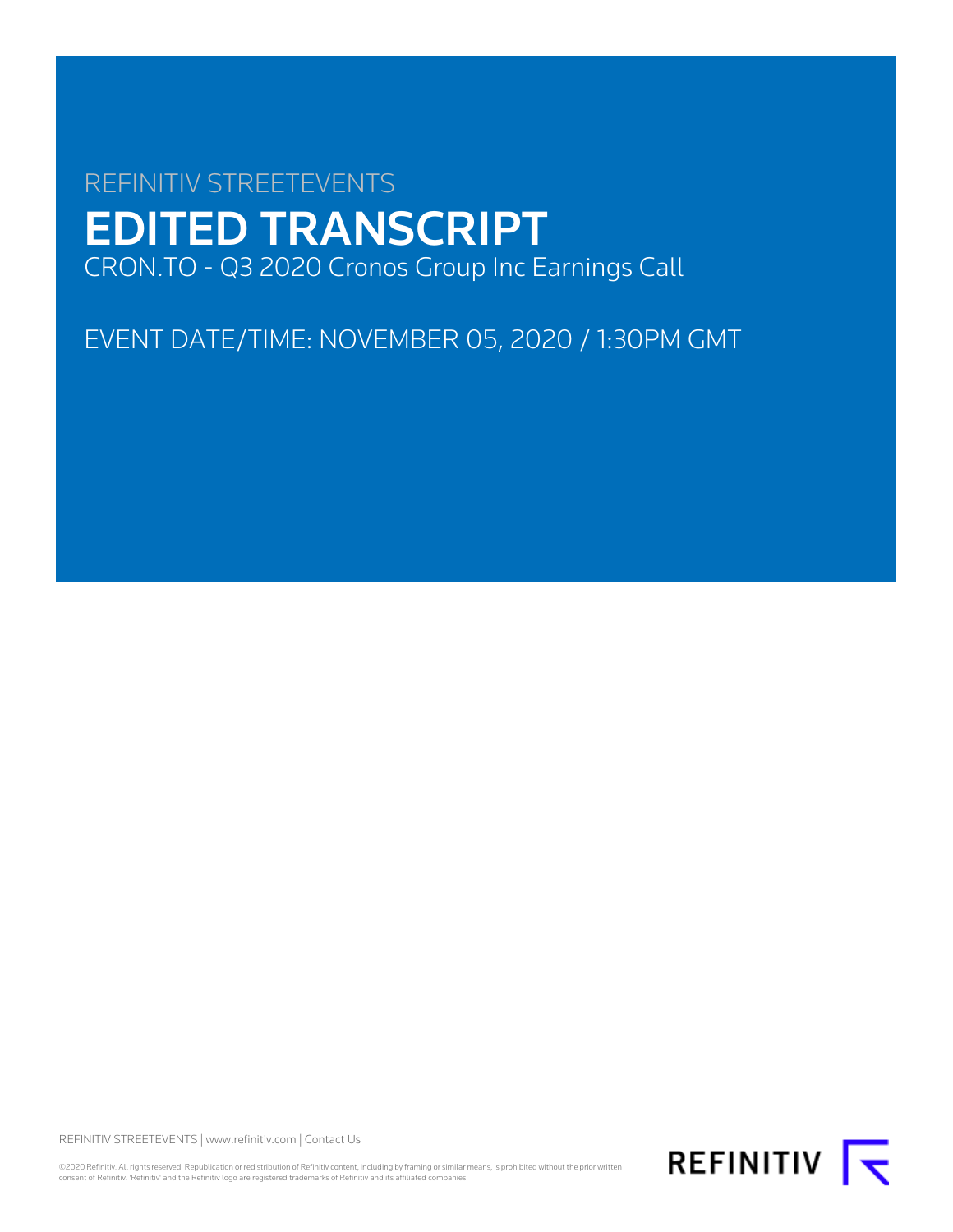# **CORPORATE PARTICIPANTS**

**[Jerry Filomena Barbato](#page-4-0)** Cronos Group Inc. - CFO **[Kurt Thomas Schmidt](#page-2-0)** Cronos Group Inc. - President & CEO **[Michael Ryan Gorenstein](#page-2-1)** Cronos Group Inc. - Executive Chairman **[Shayne J. Laidlaw](#page-1-0)** Cronos Group Inc. - Director of IR & Strategy

# **CONFERENCE CALL PARTICIPANTS**

**[John Zamparo](#page-6-0)** CIBC Capital Markets, Research Division - Associate **[Patrick Sullivan](#page-11-0)** Eight Capital, Research Division - Analyst **[Rahul Sarugaser](#page-9-0)** Raymond James Ltd., Research Division - MD and Equity Analyst of Healthcare, Biotechnology & Cannabis **[Tamy Chen](#page-10-0)** BMO Capital Markets Equity Research - Analyst **[Vivien Nicole Azer](#page-8-0)** Cowen and Company, LLC, Research Division - MD & Senior Research Analyst **[William Andrew Carter](#page-7-0)** Stifel, Nicolaus & Company, Incorporated, Research Division - Associate VP **[William Joseph Kirk](#page-11-1)** MKM Partners LLC, Research Division - Executive Director

# **PRESENTATION**

#### **Operator**

Good morning. My name is Janika, and I will be your conference operator today. I would like to welcome everyone to the Cronos Group's Third Quarter 2020 Earnings Conference Call. Today's call is being recorded.

<span id="page-1-0"></span>At this time, I would like to turn the call over to Shayne Laidlaw, Investor Relations. Please go ahead.

# **Shayne J. Laidlaw** - Cronos Group Inc. - Director of IR & Strategy

Thank you, Janika, and thank you for joining us today to review Cronos Group's Third Quarter 2020 financial and business performance. Today, I am joined by our President and CEO, Kurt Schmidt; our Executive Chairman; Mike Gorenstein; our CFO, Jerry Barbato; our EVP of Legal and Regulatory Affairs, Xiuming Shum.

Cronos Group issued a news release announcing ourfinancial results this morning, which are filed on our EDGAR and SEDAR profiles. This information as well as the prepared remarks will also be posted on our website under Investor Relations.

Before I turn the call over to Mike, I would like to remind you that our discussion during this conference call will include forward-looking statements that are based on assumptions that are subject to risks and uncertainties that could cause actual results to differ materially from those projected in the forward-looking statements, including as a result of the factors described in the cautionary statement and risk factors included in the company's earnings release and regulatory filings, including the company's most recent annual report on Form 10-K/A and quarterly reports on Form 10-Q, by which any forward-looking statements made during this call are qualified in their entirety.

In addition, during this call, certain financial measures may be discussed that are not recognized under the U.S. Generally Accepted Accounting Principles referred to by the Securities and Exchange Commission as non-GAAP measures. We believe these non-GAAP measures assist management in planning, forecasting and evaluating business and financial performance, including allocating resources. Reconciliations of these non-GAAP measures to their closest reported GAAP measures are included in our earnings press release furnished to the SEC, which is available on the Press Room section of our website, the cronosgroup.com. These non-GAAP measures may not be comparable to measures used by other issuers.

©2020 Refinitiv. All rights reserved. Republication or redistribution of Refinitiv content, including by framing or similar means, is prohibited without the prior written consent of Refinitiv. 'Refinitiv' and the Refinitiv logo are registered trademarks of Refinitiv and its affiliated companies.



 $\overline{2}$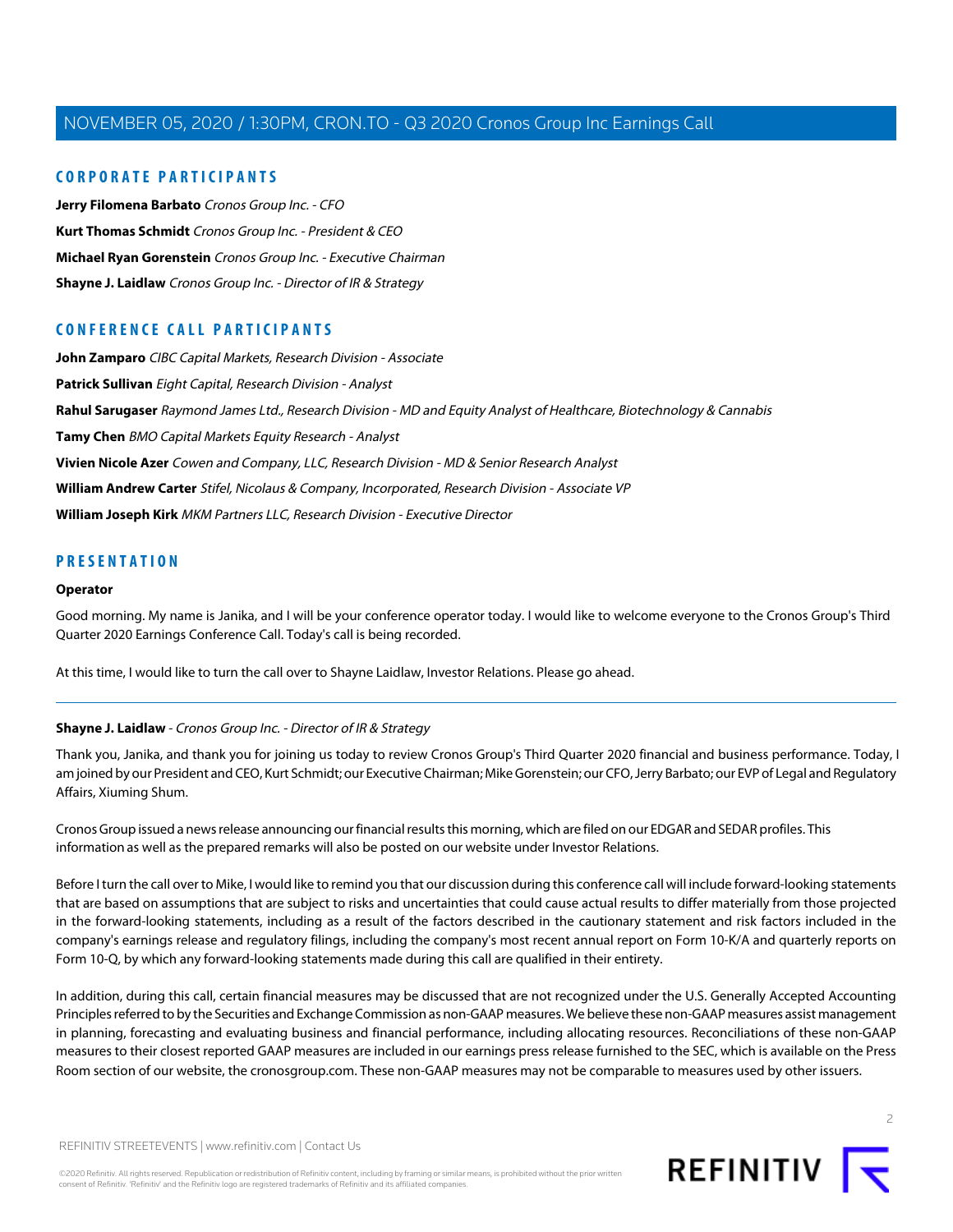I'd also like to note that we are conducting our call today from our respective remote locations. As such, there may be brief delays, crosstalk or minor technical issues during this call. We thank you in advance for your patience and understanding.

We will now make prepared remarks, and then we'll move to question-and-answer session. With that, I'll pass it over to Cronos Group's Executive Chairman, Mike Gorenstein.

## <span id="page-2-1"></span>**Michael Ryan Gorenstein** - Cronos Group Inc. - Executive Chairman

Thank you, Shayne, and good morning, everyone. I'm proud to speak to you today as Cronos' Executive Chairman. As many of you know, after careful planning and thoughtful consideration, we expanded our leadership structure with the appointment of Kurt Schmidt as our new President and CEO in September. And I have transitioned to the Executive Chairman role, where I will lead the Board and work with Kurt to continue to drive Cronos Group's strategy going forward.

I am incredibly confident that Kurt will help Cronos build on our strong track record of growth and lead us towards many more industry-defining accomplishments. Kurt is a highly experienced consumer packaged goods executive with the expertise to push Cronos even further. During his 3-plus decade career, Kurt has built a track record of driving outstanding performance at some of the most respected global consumer goods company, including Blue Buffalo, Nestlé, Gerber and Kraft Foods. He has demonstrated tremendous success partnering with founders and start-ups to accelerate growth, and we are excited to leverage his expertise as Cronos continues to expand.

When I met Kurt as part of my year-long search for someone to take over the CEO role, it was immediately apparent that he is uniquely suited to drive the company's next phase of growth and uphold our commitment to lead the industry forward responsibly. He is a passionate believer in our mission and the potential of our incredible company. I'm excited to partner with Kurt to leverage Cronos' strength and continue to deliver best-in-class brands and products to our consumers. Our industry is new, but that doesn't mean we can't learn from seasoned executives from adjacent sectors.

In addition to Kurt, we further strengthened our senior leadership team by adding Shannon Buggy as Senior Vice President, Global Head of People. Before joining Cronos, Shannon was the SVP of Global Human Resources for Nielsen, where she led HR strategy for Nielsen Media. With over 25 years of experience, Shannon has a proven track record of leading and managing global human resources teams. As we prepare for the next chapter, ensuring our employees throughout the organization are taken care of is of the utmost importance.

We've come a long way, and the industry at large has evolved in a short period. Together, we've forged a truly differentiated business model with great brands, technology, strategic partners, a strong balance sheet and importantly, a great team focused on driving results.

As I look at Cronos today, it's clear that the opportunities before us are more exciting than ever. We look forward to continuing to launch innovative cannabinoid products in Canada and to foster our portfolio of U.S. hemp-derived CBD brands. Internationally, we're excited to bring our products to more pockets of the world as regulations evolve and continuing to establish ourselves as industry leaders.

<span id="page-2-0"></span>I want to thank the talented teams at Cronos, who have brought us this far and continue to push us forward. I also want to thank our investors and the analyst community for your commitment to our industry. I know that Kurt is looking forward to working with all of you more closely in the future, and I know all of you will be excited to hear him on this earnings call. So without further ado, I'll pass the call over to our new President and CEO, Kurt Schmidt.

#### **Kurt Thomas Schmidt**- Cronos Group Inc. - President & CEO

Thank you, Mike, and good morning, everyone. I hope everyone is staying safe and healthy during these turbulent times. It's rare in a career to be able to have the opportunity to join two fast-paced growth companies with very high ceilings for expansion. I had my first shot with Blue Buffalo, which worked out very well. And I think we have a similar opportunity here with Cronos Group to take it to the next level.

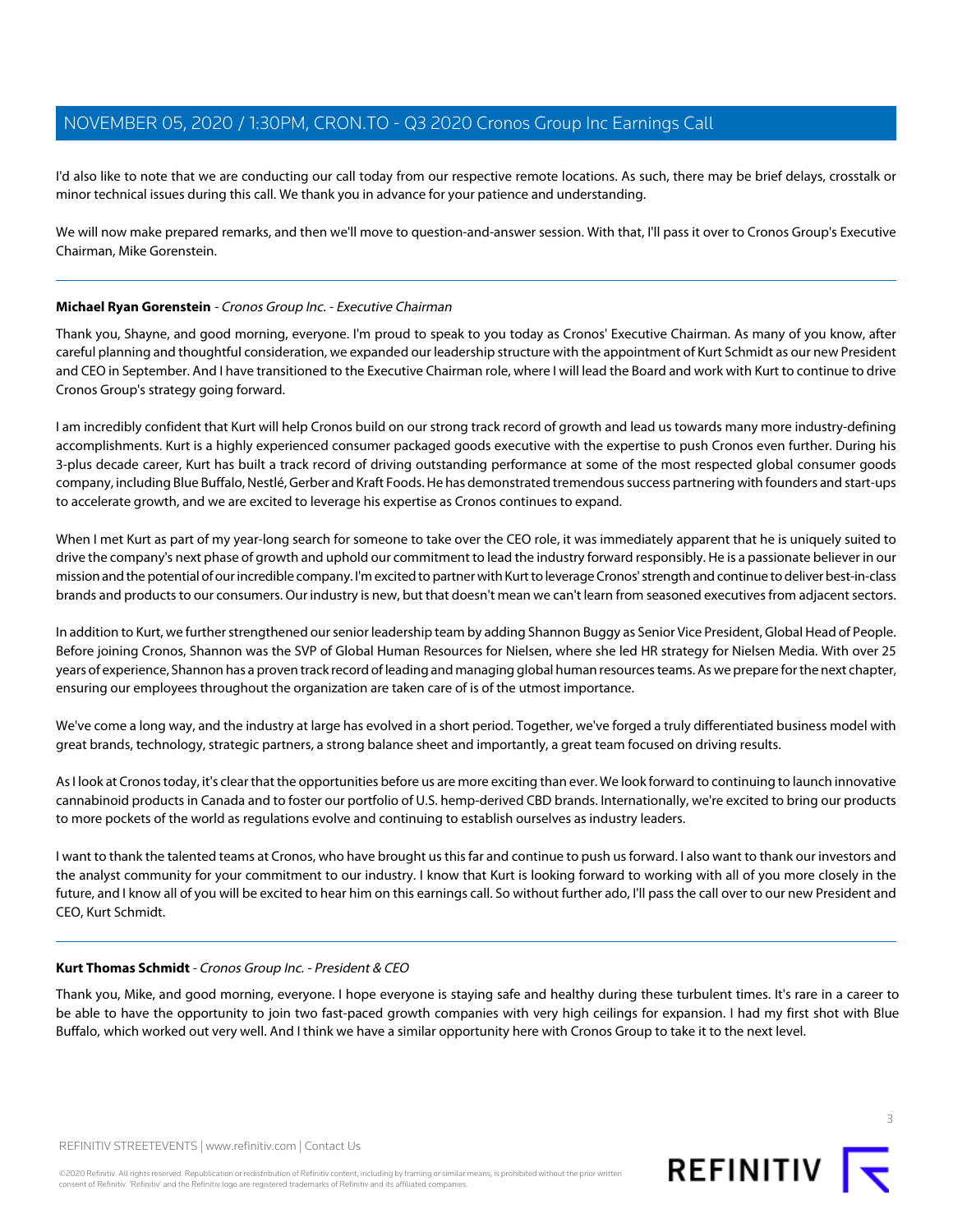What Mike and the team have achieved in a short period of time is truly impressive. Cronos is an incredible growth opportunity in a new exciting industry. So I couldn't pass up the chance to join this fantastic team to help write the next chapter. I want to thank Mike and the Board for bringing me into this family. I appreciate Mike's trust in me to lead this company, he and the team have worked so hard to build, literally from the ground up. Mike has embraced his new role as Executive Chairman, and we are lucky to be able to leverage his vision and expertise as we navigate this continually evolving industry.

Everyone told me that this industry moves at an incredible pace and that 1 week would feel like 1 month, and I must admit that is true in the best possible sense. Over these past 2 months, I've had a crash course in the industry, its challenges and opportunities as well as things that matter most to Cronos and how my expertise can help push us forward. For those of you who do not know me well, I want to share some of my key beliefs and leadership principles.

I believe in creating high-quality products for consumers and the importance of building brands that exceed consumer expectations. I've seen companies rally around products and feel immense pride in bringing quality products to consumers. Cronos' mission, to improve lives by unlocking the full potential of cannabis, aligns with my core belief in the power of innovation. To thrive and continue to be successful, we need to lead change and support our innovation practice to be at the forefront of this emerging industry.

I also believe in a winning team and the work ethic and accountability that comes with them. I believe in the power of people with an organization to foster a culture that is focused on quality, innovation and supporting and recognizing each other. I'm a brand builder at heart and have extensive experience working in regulated and upstart markets. I'm passionate about brands, and I'm inspired by Cronos'.

I see joining as CEO as an opportunity to bring my skills as a brand builder to the organization to nurture our existing portfolio and the high-performance teams that support them to drive results. What I've learned in my first two months is that we have remarkable potential with our brands. Our Chief Innovation Officer, Todd Abraham, and his team, backed by marketing, sales and many other groups throughout the organization, are doing incredible work to bring new and innovative products to markets in which we operate around the world. Todd and I have similar backgrounds working at large-scale CPG companies. I look forward to working with him to continue building a CPG infrastructure for innovation and brand marketing at Cronos.

In the Canadian market, I look forward to sharing more details soon on innovation launches to the adult U.S. market. Our innovation team has been working diligently under Todd to hone our next generation of product for our brands. Bringing them to more consumers is a focus of mine as the Canadian market continues to grow in sophistication and size.

In the U.S. hemp-derived CBD market, I look forward to supporting our luxury CBD brand, Lord Jones. And despite recent performance, we remain confident we can build out the brand portfolio in the U.S. hemp-derived CBD market. We have an opportunity to improve this brand's performance as we work to bring innovative products to adult consumers across both DTC and brick-and-mortar channels. I started to dig into this business, evaluating both its strengths and opportunities and believe I can pull from my experience to help navigate this business to further success in the future.

Last month, we launched Happy Dance, a new CBD skincare and personal care brand co-founded with actress and New York Times best-selling author, Kristen Bell. This new collection features a body butter, a coconut melt and a bath bomb, all formulated with Kristen Bell's favorite ingredients and high-quality full-spectrum hemp-derived CBD extract. Offered initially through the DTC channel, with plans to enter the brick-and-mortar channel in the future.

Happy Dance products are perfectly suited for the CBD enthusiasts and anyone experiencing CBD for the first time. Although it's in its early innings, our U.S. team has done a phenomenal job in the launch phase. And additionally, we are encouraged by the positive reaction consumers are having towards Happy Dance.

Moving to our operations in Israel. Following the launch of dried flower in the Israeli market under the PEACE NATURALS brands in the second quarter, I'm happy to report that Cronos Israel has received all necessary certifications required for cultivation, production and marketing of prerolls and oils as well. And as of October, Cronos Israel is in market with PEACE NATURALS branded dried flower and oils. Although I've not been able to get to



 $\Delta$ 

REFINITIV STREETEVENTS | [www.refinitiv.com](https://www.refinitiv.com/) | [Contact Us](https://www.refinitiv.com/en/contact-us)

©2020 Refinitiv. All rights reserved. Republication or redistribution of Refinitiv content, including by framing or similar means, is prohibited without the prior written consent of Refinitiv. 'Refinitiv' and the Refinitiv logo are registered trademarks of Refinitiv and its affiliated companies.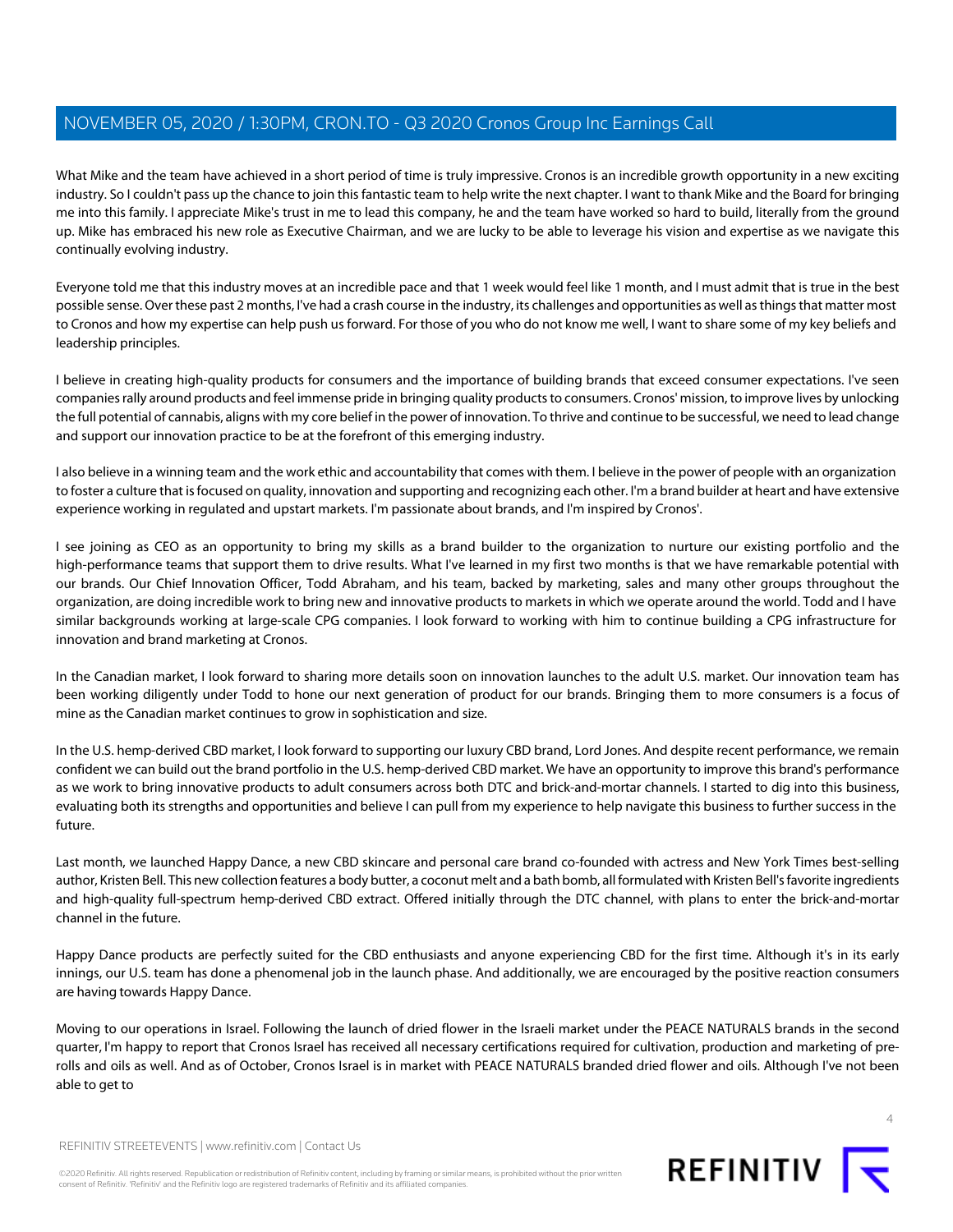our Israeli operations due to COVID, we have had extensive virtual team meetings, and I look forward to working with them in person. We have an excellent opportunity to be leader in this rapidly growing medical market as well as the potential adult-use market when it opens up.

I've had the opportunity to spend time with Todd and our partners at Ginkgo regarding our fermentation market. As a former pharma executive, I have significant experience in the fermentation of key ingredients, and I am encouraged by this project and how transformative it can be. I'm pleased with the progress to date and look forward to sharing more updates in the future. I share Mike's sentiment about how transformative this project can be for our business, both on margins and on the innovation side. We remain confident in our original target of achieving commercialized scale of cannabinoids by September 2021, which will allow fermented cannabinoids to be utilized in future finished products.

Lastly, regarding U.S. election, our organization, like many of you listening to this call, is interested to see what unfolds from a cannabis regulatory, legalization standpoint. Regardless of the party controlling various branches of government, it was clear during this election that cannabis is gaining popularity across the United States, which is a continuation of the positive momentum for the industry. We are pleased to see that in both Red and Blue states. All adult-use and medical cannabis ballot initiatives are moving forward, and that is a win for the industry. We are watching it closely and crafting plans for us to be ready for different potential scenarios.

Like Mike, my focus is on creating long-term shareholder value by developing disruptive intellectual property and building iconic brands. And just like Mike, I want to encourage long-term thinking, especially in today's economy. Cronos is building for the future. Our value will come from technology breakthroughs and branded sales that will help establish a relationship with our consumers.

There is top-tier talent across this organization, and I'm excited to lead this impressive team into the next phase of growth.

<span id="page-4-0"></span>With that, I'll turn the call over to our CFO, Jerry Barbato.

# **Jerry Filomena Barbato** - Cronos Group Inc. - CFO

Thanks, Kurt, and good morning, everyone. Turning to our financial results. The company reported consolidated net revenue in the third quarter of 2020 of \$11.4 million, a 96% increase from the prior year period. Revenue growth year-over-year was driven primarily by the continued growth in the adult-use Canadian cannabis market. The inclusion of Redwood's financial results, our U.S. hemp-derived CBD business that was acquired in September of last year and the sale of PEACE NATURALS branded cannabis products to the Israeli medical market, partially offset by nonrecurring wholesale revenue in the Canadian market in Q3 of 2019 and strategic price reductions on various adult-use cannabis products in certain Canadian provinces in the third quarter of 2020.

Consolidated gross loss for the third quarter of 2020 was \$1.5 million, a \$1.6 million decrease in losses from the third quarter of 2019. The improvement versus prior year was primarily driven by the increase in revenue and incremental gross profit contributions of the Redwood acquisition, offset by an increase in cost of sales, primarily driven by a higher volume of adult-use sales and the associated third-party purchase flower and a decline in wholesale sales.

Reported operating loss for the third quarter of 2020 was \$41.2 million, representing a \$10.5 million increase in losses from the third quarter of 2019. The increase year-over-year was primarily driven by increased share-based payments related to separation agreements with Redwood employees; impact from a full quarter of U.S. segment results; increased G&A expenses, inclusive of review costs and costs related to the company's restatement of our 2019 interim financial statements; higher sales and marketing costs, primarily related to brand development; and R&D spending, partially offset by the improvement in gross loss.

Turning to our reporting segments. In the Rest of World segment, we reported net revenue in the third quarter of 2020 of \$9.7 million, a 90% increase from the prior year period. Revenue growth year-over-year was driven primarily by the continued growth in the adult-use Canadian cannabis market and the sale of PEACE NATURALS branded cannabis products to the Israeli medical market, partially offset by nonrecurring wholesale revenue in the Canadian market in Q3 2019 and strategic price reductions on various adult-use products in certain Canadian provinces in the third quarter of 2020.

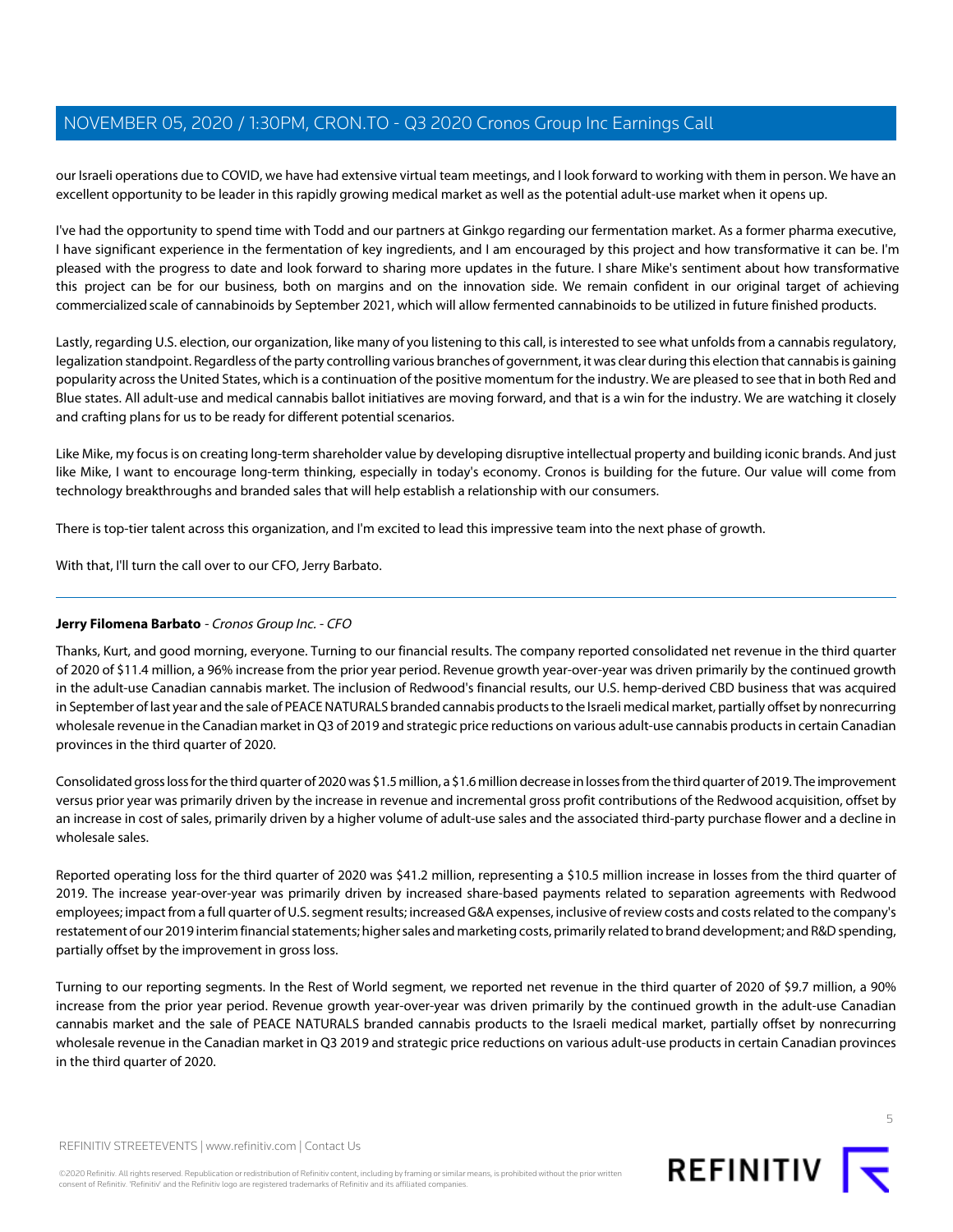Looking briefly at the expansion in the Canadian cannabis market, we are encouraged to see the continued growth of new retail locations in provinces such as Ontario, providing more convenient options for consumers to purchase cannabis products responsibly.

Gross loss for the Rest of World segment was \$2.2 million, a \$1.4 million decrease in losses from the third quarter of 2019. The improvement year-over-year was primarily driven by an increase in revenue, partially offset by an increase in cost of sales, driven by a higher volume of adult-use sales and the associated third-party flower purchases and a decline in wholesale sales. As we work to create an efficient global supply chain through 2020 and beyond for our Rest of World segment, we anticipate that gross margin will continue to fluctuate as price and mix change from quarter-to-quarter.

Reported operating loss in the Rest of World segment for the third quarter of 2020 was \$18 million, representing a \$3.2 million decrease in losses from the third quarter of 2019. The improvement was primarily driven by a decrease in general and administrative costs, driven by a reclassification of \$4.6 million to the corporate expenses in the third quarter of 2020, which had no effect on the company's consolidated statement of net income and an improvement in gross loss, partially offset by an increase in R&D spending.

Turning to the U.S. segment. Reported net revenue in the third quarter of 2020 was \$1.6 million, a 143% increase from the third quarter of 2019. The increase year-over-year is primarily driven by a full quarter of results in the third quarter of 2020 as opposed to 25 days in the third quarter of 2019. Despite some weakness due to COVID restrictions, we won't accept that as an excuse, and we aren't pleased with our performance in the U.S.

As we look into Q4 and beyond, we have revamped our advertising and promotional efforts. Having Kurt be part of the plan for Q4 and laying out what we need to do in 2021 has been helpful to the team. Todd's organization has also taken a bigger role in the U.S. business, which we think will yield positive results over time. And as Kurt mentioned, we launched our new brand, Happy Dance, in October. We are excited to bring this new brand and its great products to a broader audience.

Gross profit for the U.S. segment was \$0.7 million, representing a gross margin of 41%. Reported operating loss in the U.S. segment for the third quarter of 2020 was \$12.2 million, the loss was primarily driven by an increase in share-based payments related to separation agreements with Redwood employees.

Sales and marketing costs incurred in relation to the development and launch of the Happy Dance brand as well as new products under the Lord Jones brand and an increase in general and administrative expenses, driven by salaries and wages to support growth initiatives across a variety of functions, partially offset by an increase in gross profit.

Overall, Cronos Group reported a decrease in net income versus the prior year period, primarily due to the change in fair value of the financial derivative liability associated with Altria's investment, which is described in more detail in the 10-Q.

In the third quarter of 2020, the company recorded a non-cash gain of \$105.3 million related to the change in fair value of these financial derivative liabilities. Cronos continues to expect there may be significant reported earnings volatility, primarily driven by the fair value quarterly adjustments related to the movement of Cronos Group's stock price.

Turning to the balance sheet. The company ended the quarter with approximately \$1.3 billion in cash and short-term investments, which held relatively flat from the second quarter of 2020. Capital expenditures for the quarter were \$8.3 million. This spending includes investments related to Cronos Fermentation, the PEACE NATURALS campus, our Israeli facility and our new ERP system. We remain committed to deploying capital in a disciplined manner and only in ways that align with our strategic priorities.

Now I would like to provide an update on our remediation efforts in relation to the material weaknesses that we disclosed in our fourth quarter of 2019 filings. We, as a company, are committed to instituting best practices for financial reporting. Our management with oversight from the Audit Committee has completed internal testing on all of the 8 controls identified in its remediation plan. The testing by our independent auditor is in process on certain controls and will progress on to testing the remainder of the controls throughout 2020.



©2020 Refinitiv. All rights reserved. Republication or redistribution of Refinitiv content, including by framing or similar means, is prohibited without the prior written consent of Refinitiv. 'Refinitiv' and the Refinitiv logo are registered trademarks of Refinitiv and its affiliated companies.



REFINITIV **I**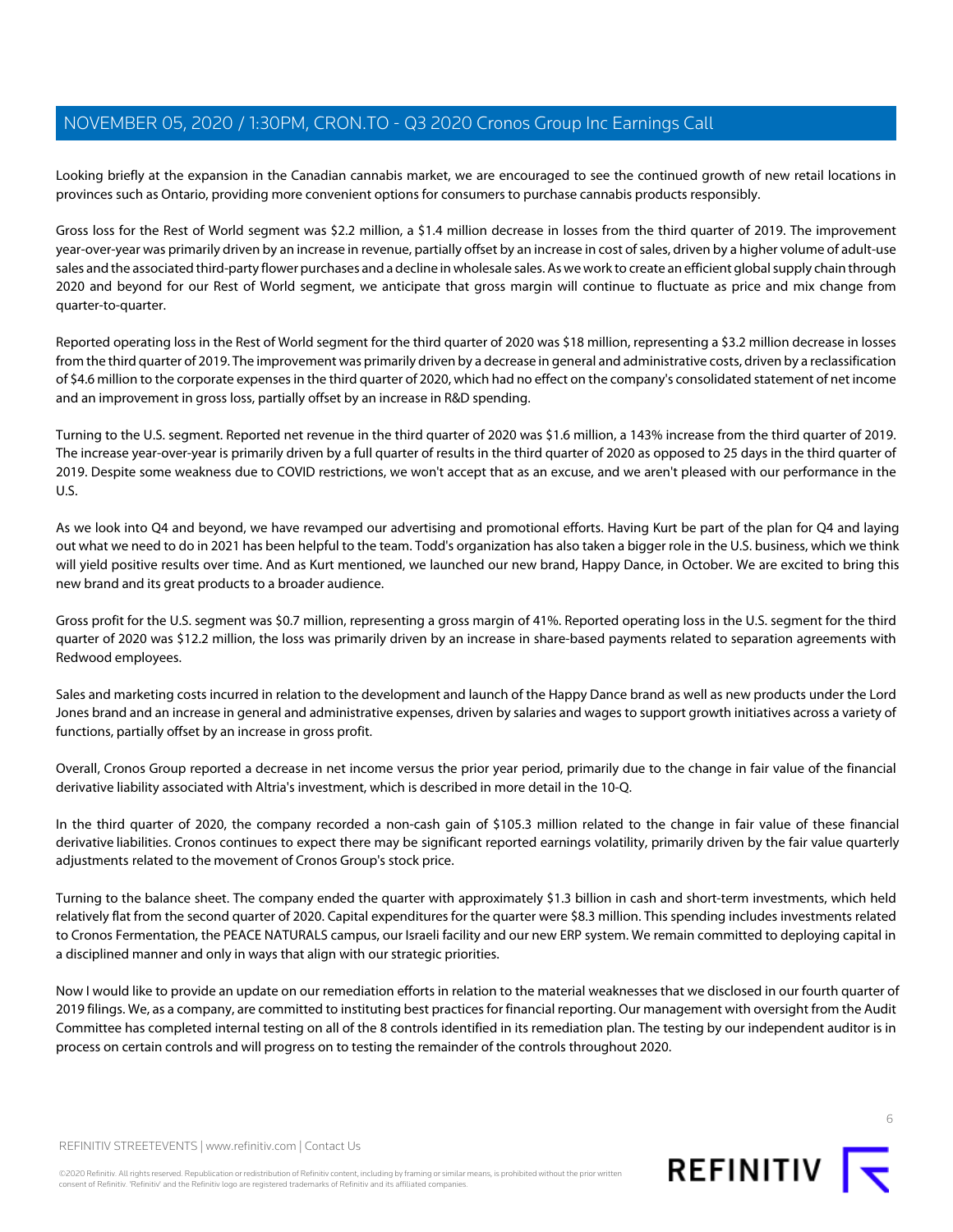Lastly, following the implementation of our new ERP system across our Canadian business, which went live in July, we have also commenced work to broaden the reach of our ERP system to our U.S. business, which is expected to be launched in the first half of 2021. I continue to be encouraged by the work our teams are doing globally.

With that, I'll turn it over to Kurt for closing remarks before Q&A.

#### **Kurt Thomas Schmidt**- Cronos Group Inc. - President & CEO

Thank you, Jerry. Over the course of my first two months with Cronos, I've been encouraged by the talent throughout the organization. I look forward to bringing my experience and learnings gathered throughout my career and applying them to this industry as I help to make Cronos a long-term leader in the cannabis space. Cronos is built on a foundation to drive bold change in this industry. We'll continue to lead in innovation while taking calculated risks to drive this industry forward responsibly. We have the team, leadership, organizational capabilities and the financial strength to be a leader in the cannabis industry, and I'm excited to be leading Cronos on this journey.

With that, let's now open the line for questions.

# **QUESTIONS AND ANSWERS**

#### **Operator**

<span id="page-6-0"></span>(Operator Instructions) And your first question comes from the line of John Zamparo of CIBC.

# **John Zamparo** - CIBC Capital Markets, Research Division - Associate

I was hoping if you could give us a better understanding of the puts and takes on gross margin and when you ultimately see that turning positive, either consolidated or by region?

# **Jerry Filomena Barbato** - Cronos Group Inc. - CFO

Yes. Thanks, John. I think you've really got to separate those two between Canada and the U.S. So in the Canadian market, what you're seeing is continued price deflation across the Canadian cannabis market where a lot of the producers are lowering their net prices and offering larger format size offerings. We've done our own internal review and looked at our brands and compared them against our competitive set by product type and have lowered some of our prices, different in each of the provinces, so quite strategic in nature. And as we continue to refine our global supply chain throughout 2020 and into 2021, we expect gross margins are going to continue to fluctuate as price and mix can change from quarter-to-quarter.

In our U.S. business, I think it's a little bit different. We've had a heightened promotional activity related to COVID. We decreased that promotional activity in the third quarter. Margins did improve sequentially. And we remain confident in the long-term viability of this U.S. CBD market.

And I think the other thing that you saw was we had some premium pay as COVID started in the second quarter that was phased out over the third quarter. But I think you have the same situation where we've launched a new brand, and you'll see continued fluctuation in the margins based on mix.

7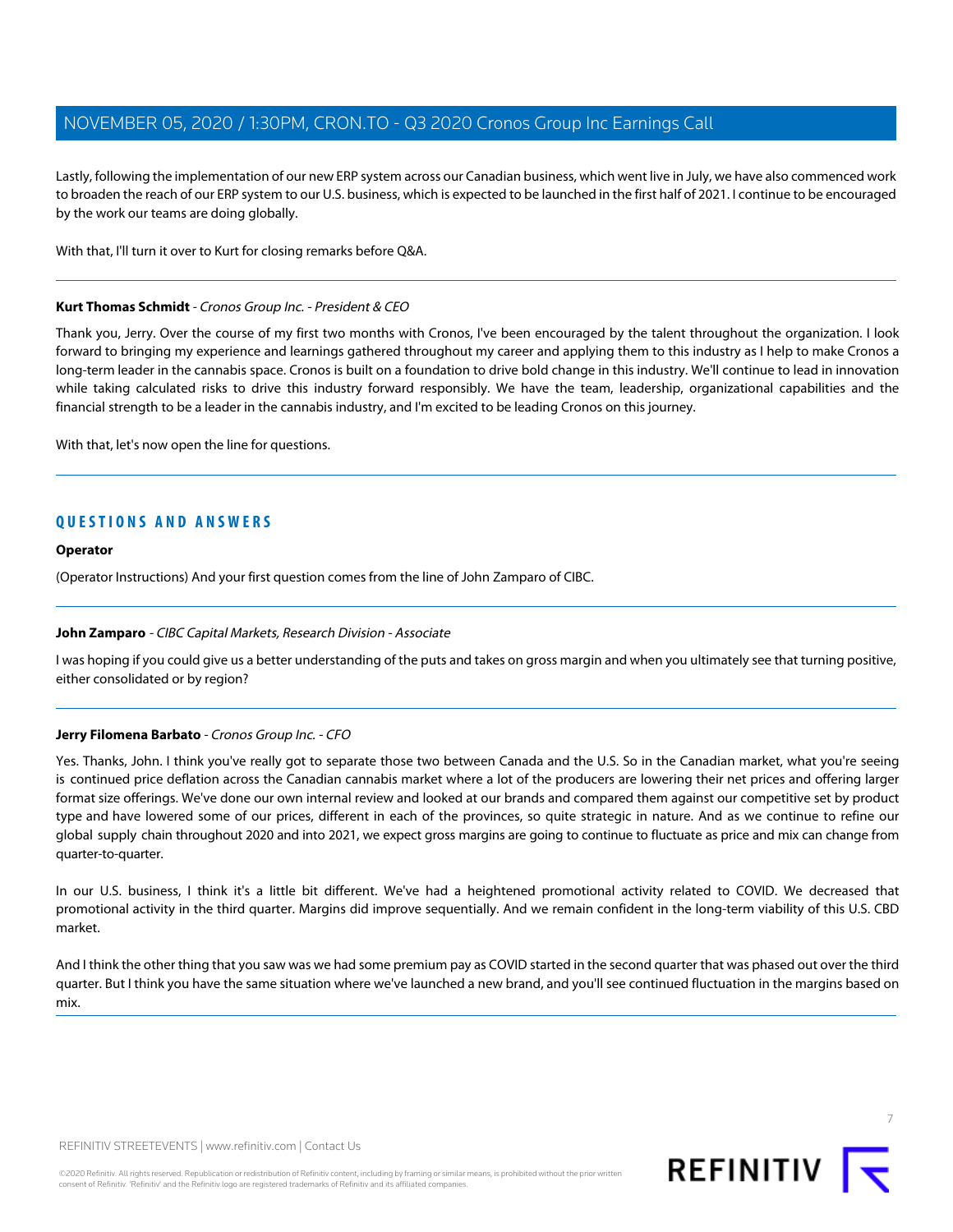## **Kurt Thomas Schmidt**- Cronos Group Inc. - President & CEO

Yes, John, this is Kurt. Just to add a point to that. I think what you're seeing is the deflationary pricing is really driven by the inventory situation. So I think that's something that people are working through. And I think once that alleviates, that's, to me, a short-term problem versus anything that's long-term.

## **John Zamparo** - CIBC Capital Markets, Research Division - Associate

Okay. Got it. And then my second question is more broad, and it's more about your M&A strategy and in particular in the U.S. So we're still kind of unsettled on the election, but if there is a split between White House and Senate, maybe we don't get that transformational reform that you need to get cannabis off the Controlled Substances Act. So if that's the scenario, does that make you think differently about M&A? Do you start maybe looking at other countries with more urgency? Or do you maybe push the gas pedal a little more on CBD? Just like to get your sense on how potential regulatory reform or lack of it changes your strategy in the next 12 to 18 months.

# **Kurt Thomas Schmidt** - Cronos Group Inc. - President & CEO

Yes, good question. I think on the first half, obviously, our balance sheet certainly provides us some flexibility. And regardless of the political changes in the U.S., the regulatory landscape is evolving, and we're evaluating. I think one of the really important things about the changes we've done is elevating Mike to the Chairman role, as Mike's focus, and he can speak to this, is going to be on our strategy with the U.S. And I can't think of a better person to have in this role, so -- to be able to guide us on this. So I think that's important, and I think that supports our strategic markets versus looking at alternative markets right now. So Mike, I don't know if you want to add anything.

# **Michael Ryan Gorenstein** - Cronos Group Inc. - Executive Chairman

Yes. Exactly what Kurt is saying, our focus and my focus has always been sort of endgame, #1 priority is the U.S. THC market. We expect that's the biggest profit pool. And looking at different scenarios and different structures, for us, it's about how we enter, not whether we enter. And of course, the regulatory environment will certainly dictate when and how that is, but it's top of mind for us.

#### <span id="page-7-0"></span>**Operator**

Your next question comes from the line of Andrew Carter of Stifel.

# **William Andrew Carter**- Stifel, Nicolaus & Company, Incorporated, Research Division - Associate VP

So I want to double-click on that gross margin question because I think we all see the price competition on flower and understand you're kind of lowering your prices kind of to keep your price in line. But what I'm unclear on is kind of the third-party costs, and you mentioned a lot of inventory. Is it an issue where the third-party high-quality flower costs are not decreasing at the same rate? I guess, I would ask if that's just before. Are you upside down on prices? And how do you see that alleviating kind of like the high-quality flower and being able to kind of get your supply chain in line where you have the cost to serve the Canadian adult-use market?

#### **Kurt Thomas Schmidt** - Cronos Group Inc. - President & CEO

Yes. I'll let Jerry comment as well. But this pricing issue is from a couple of quarters ago. So I think going forward, you're seeing better raw material pricing, but we still -- we've got this inventory from the past. So I see that alleviating itself as we move forward as demand gets more in sync -supply gets, excuse me, gets more in sync with the demand side. Jerry, I don't know if you want to add something?

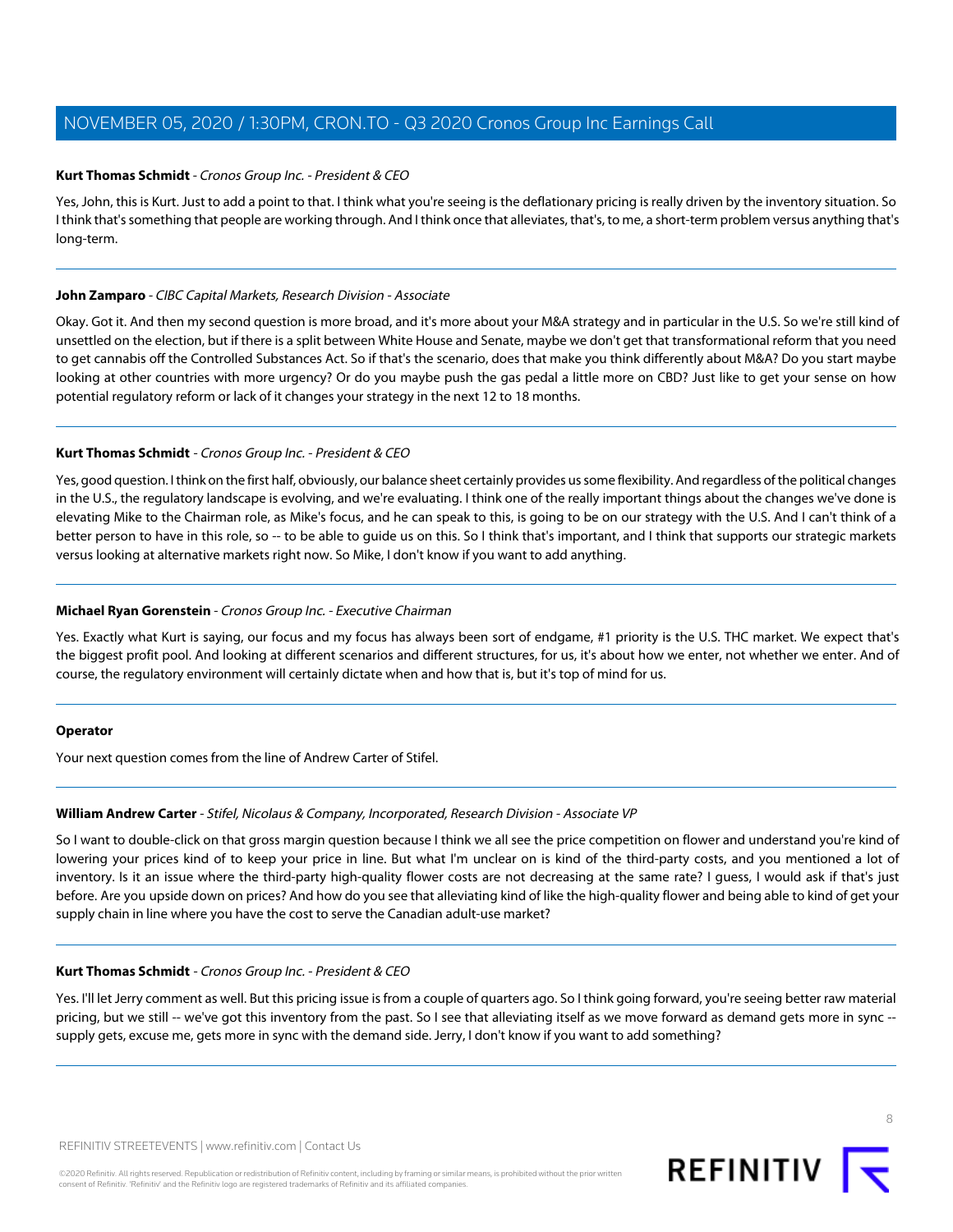# **Jerry Filomena Barbato** - Cronos Group Inc. - CFO

Yes. Andrew, just to add a little bit more to that. We are seeing that our third-party purchases, the price per gram is coming down even for the high-quality high THC, but you really have to separate that inventory based on flower and oil and where it's going. And we use a weighted average cost, so that cost will go down over time. But like I talked about and Kurt has said, in the short run, there's just a lot of deflationary pressures in the Canadian market that we have to work through.

## **William Andrew Carter** - Stifel, Nicolaus & Company, Incorporated, Research Division - Associate VP

Okay. Got it. And then second, I wanted to ask about Israel because I think you reported 500,000 sales outside of North America. So I wanted to understand, I think, Israel's kind of -- my estimate is about \$250 million annualized market. What could that business look like for next year? And could Israel actually be a bigger driver of growth potentially next year than Canada?

# **Kurt Thomas Schmidt** - Cronos Group Inc. - President & CEO

Yes. This is Kurt. Yes, we're really positive on Israel. I mean it's early stages yet, but the patient count continues to grow. So we see that growing at a pretty good clip. And then we are, I think, positioned very well there. We just received our certifications required for cultivation and production and marketing of dry flower, free wells and oil drops in Israel. And we're now selling dry flower and oils in the PEACE NATURALS brands, which has been well received.

So we're really bullish on the market. I don't want to get into where I see how big it will get. The one thing about this industry, I learned is estimates are -- forecasting is not an easy thing to do. But we like where it's going. We like where the legal environment is going. We like the active nature of the Israeli government in the industry and support.

So I think this is a very good opportunity, and we have a very good organization on the ground.

# **Michael Ryan Gorenstein** - Cronos Group Inc. - Executive Chairman

Yes. Just to layer on that, I'll say, directionally, things are extremely positive in Israel. So you're seeing great momentum, not just in the medical market, but also in regulatory progress. So I think in the framework we had today, there's a great growth opportunity. But part of what Kurt spoke about why it's forecasting so hard if CBD is descheduled or if adult-use opens up, that certainly makes an exponentially larger growth opportunity.

# **Kurt Thomas Schmidt** - Cronos Group Inc. - President & CEO

So we will be ready for it.

#### <span id="page-8-0"></span>**Operator**

Your next question or comment comes from the line of Vivien Azer of Cowen.

# **Vivien Nicole Azer**- Cowen and Company, LLC, Research Division - MD & Senior Research Analyst

So my first question is a follow-up to one of the earlier questions. Just a clarifying statement, if you will, Mike, I think, for you. Your base case -what was your base case expectation assuming a blue wave? Because certainly, like our house view was not a deschedule even if the Democrats represent it in the White House. So I'm just curious whether you guys share that opinion or if you were more optimistic?

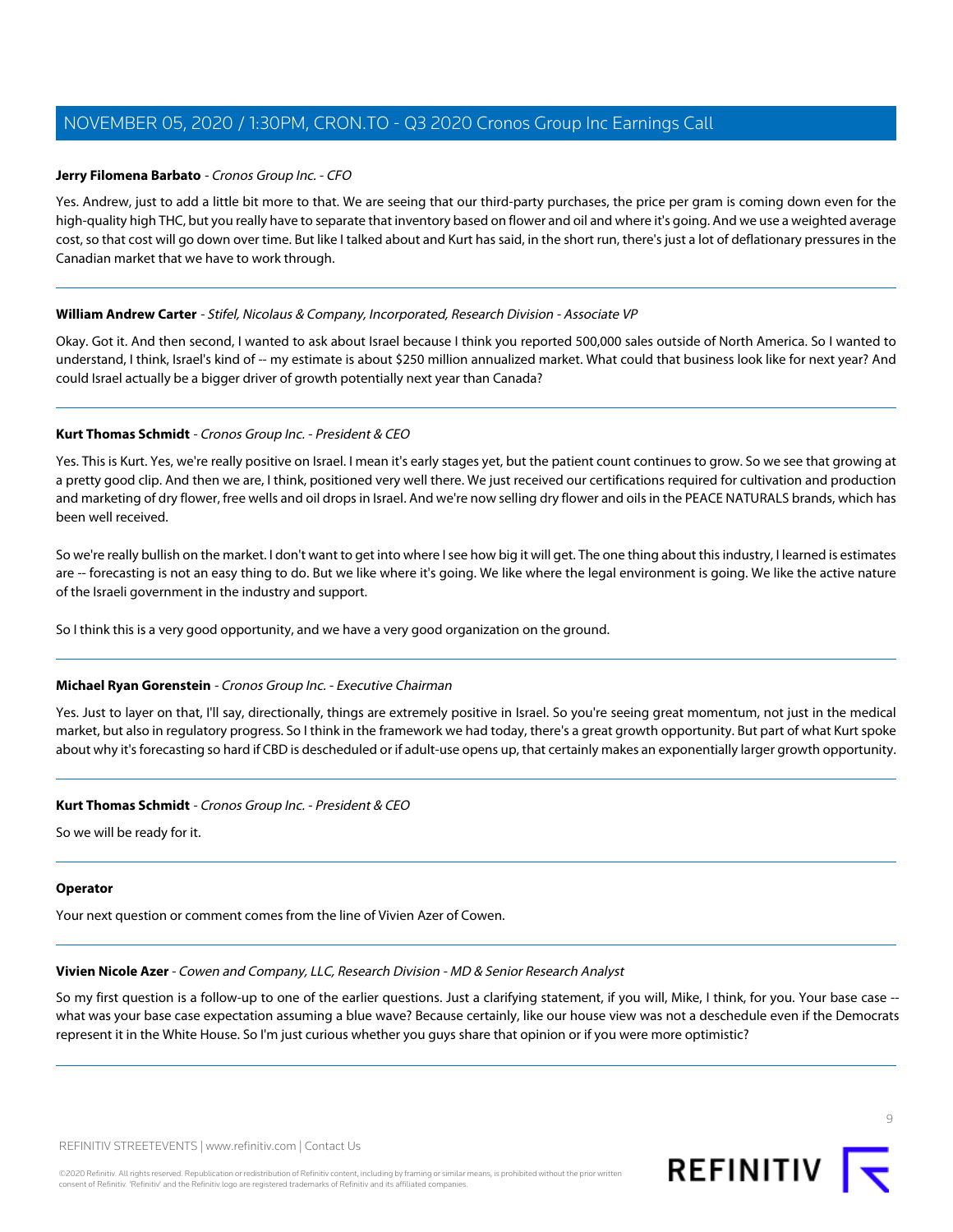## **Michael Ryan Gorenstein** - Cronos Group Inc. - Executive Chairman

Well, I think -- look, I think that's a timing issue. I think that one of the important things, and I've always maintained this, was getting past the election and allowing, from just a political process perspective, everyone to sit down and look at what's the best way to put in regulations and put in policies, whether that's a stimulus or building up industries that can help rebuild some of what the economy lost over the last year. And it's very difficult to do that when you're in an election year. So for us, it wasn't -- it's something going to happen immediately after. I think that always sounds better than what the actual practice is. But getting past the election was a big catalyst regardless of who won blue wave split, and I think we'll see that starting with stimulus. And I think the cannabis, you see with the ballot initiatives, whether it's red or blue where the popular opinion is. You see the need for jobs. You need -- we need tax revenue. We need social justice reform. And there is just a very simple and elegant solution, and that is advancing cannabis legislation.

## **Kurt Thomas Schmidt**- Cronos Group Inc. - President & CEO

And the other good part that has impressed me about this company is, our group in Washington is very much engaged on these issues. So we're -- I'm very confident that we'll be able to see the directions as possibly we can go.

## **Vivien Nicole Azer** - Cowen and Company, LLC, Research Division - MD & Senior Research Analyst

Okay. I appreciate that clarification. And my actual question is about the strategic pricing adjustments that were made in the quarter. Can you expand on that a little bit? And in particular, I'm curious about how you guys were thinking about the magnitude of those pricing adjustments and what you were using as a reference point? Was it competitive pricing, managing price gaps, price elasticity, price gaps relative to the illicit market? Any incremental color would be helpful.

# **Kurt Thomas Schmidt** - Cronos Group Inc. - President & CEO

Go ahead, Jerry.

#### **Jerry Filomena Barbato** - Cronos Group Inc. - CFO

Yes. What I would say, as a typical of most CPG companies, we perform a regular strategic review of the landscape and look at differentiation amongst our brands, both COVE and Spinach by product format and price point. And during that, we found that we wanted to better align our pricing versus our desired competitive set. So we adjusted to better fit into the group for our respective brands. The pricing adjustments have only been in place for a few months, and we have some early positive results, but we'll continue to evaluate the situation and adjust as we see fit.

#### <span id="page-9-0"></span>**Operator**

And your next question comes from the line of Rahul Sarugaser of Raymond James.

**Rahul Sarugaser** - Raymond James Ltd., Research Division - MD and Equity Analyst of Healthcare, Biotechnology & Cannabis

So I guess my first question is really around Lord Jones and Happy Dance. And Jerry, you alluded to the fact that you guys have not been super happy with the ramp of CBD products. So given that the U.S. market, the CBD, relatively disaggregated, most of the products are out there really kind of these cottage industry brands. What is your strategy to really drive differentiation of what I assume are your big brands versus these cottage industry brands? And when can we start to see sort of an inflection point in that U.S. revenue?

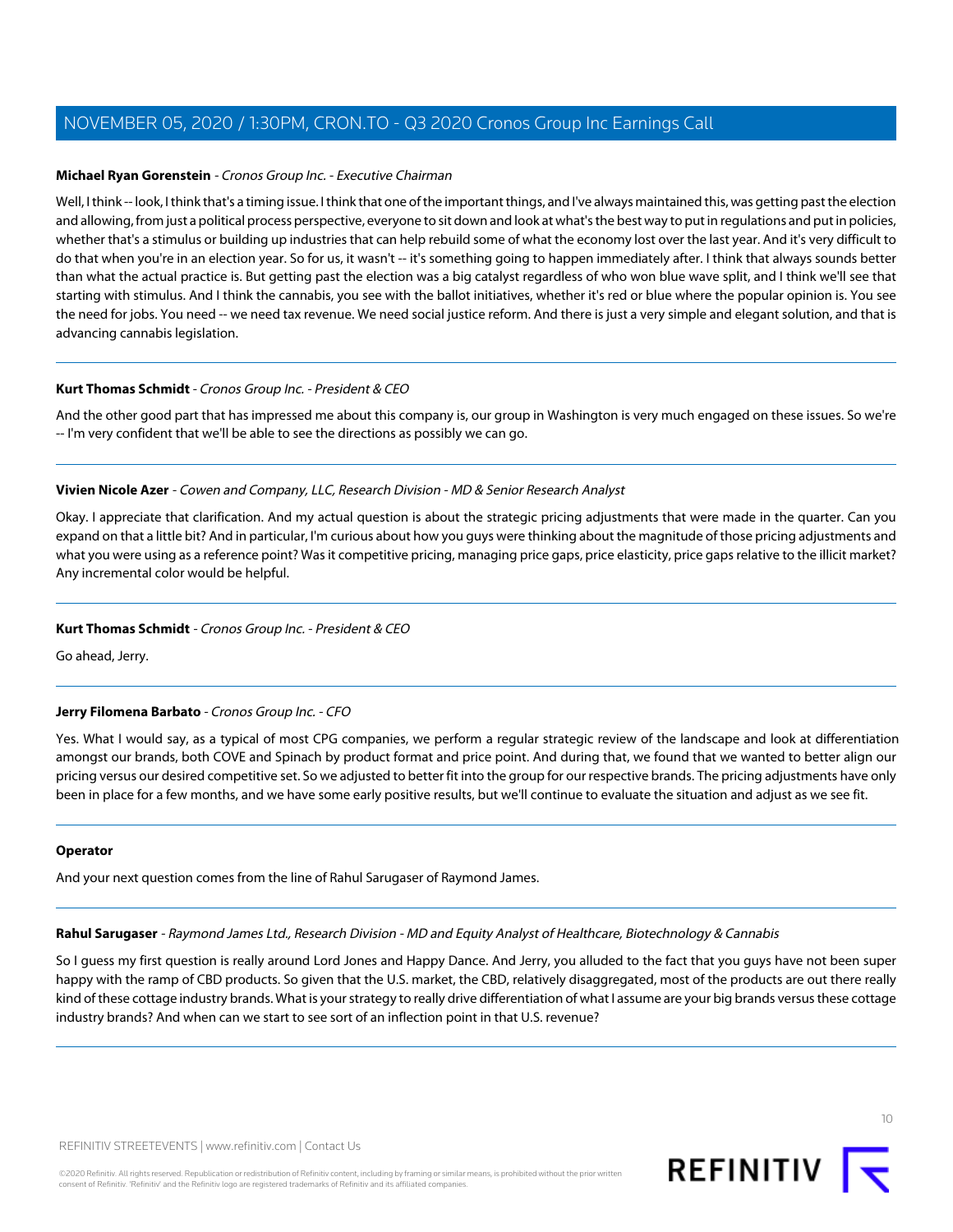## **Kurt Thomas Schmidt** - Cronos Group Inc. - President & CEO

Yes. This is Kurt. Thanks for that question. Yes, I think, fundamentally, we believe in our brands. I think Lord Jones, we're not happy with the results, obviously, of the past quarter, but we feel confident that we have the right plans to correct that. We're really focused on the branding and the branding experience. Obviously, COVID has hit the CBD sector heavier than on the THC side. We have an innovation -- we're building an innovation funnel. We're looking at our marketing mix model to make sure we're hitting the right platforms.

And Happy Dance, we're very excited about. It's early days, but that launch was very exciting and well executed. And the beginning -- we're in the early innings, but it has really been positive momentum, and we're going to carry that forward.

## **Rahul Sarugaser** - Raymond James Ltd., Research Division - MD and Equity Analyst of Healthcare, Biotechnology & Cannabis

Terrific. And then so my follow-up would be around the fermentation, of course. So we're now 3 quarters from what you're projecting in terms of Cronos' first products coming from the fermentation facility. Are you on track with that? Are there specific product formats that we should be thinking about? And how is Cronos planning on plugging these products into the Canadian market versus the U.S. market given the different regulatory paradigms of cannabinoids beyond CBD in each of these markets?

## **Kurt Thomas Schmidt** - Cronos Group Inc. - President & CEO

Yes. Thank you for the question. Yes, we are on track. We're getting close. We think that we'll be producing our first CBGA product, which exhibit similar characteristics to CBD. And we're going to be -- our target has and remains to produce fermenting cannabinoids at commercial scale in September of 2021. And after that, we're going to follow with the fermented cannabinoids to be utilized in finished products, obviously, Canada first, but we'll have to figure out the regulatory environment. But this is a key strategic underpinning, and so we're looking forward to that. And we will -- we are on track, and you should start to see that in September of '21.

# **Michael Ryan Gorenstein** - Cronos Group Inc. - Executive Chairman

And just to follow up on that. I think it's important to reiterate that we do see the -- from a supply chain perspective, fungibility. So when we think about the derivative products and how we'll use the fermented cannabinoids, it doesn't necessarily have to be a completely new product format. That product format and without kind of showing our hand on our 2.0 product pipeline, that product could be something that you see before we're using fermented cannabinoids. It could be something that's launched later. We see it as something that we can fully integrate into our supply chain.

And on the U.S. side, I would say that the main division that we will be thinking of is whether or not the cannabinoid we're thinking of is subject to the Controlled Substances Act or not. So some of those cannabinoids, THC, THCV, we think, it would be. But of course, CBD, CBG, we think would not be.

#### <span id="page-10-0"></span>**Operator**

Your next question comes from Tamy Chen of BMO Capital Markets.

# **Tamy Chen** - BMO Capital Markets Equity Research - Analyst

Most of my questions have been answered, so I just have one. I'm just curious if at this point, relative to some of your peers in Canada, you do have a smaller presence. So I'm just curious if at this point, you're seeing anything interesting emerge in that market to invest more in or to acquire.

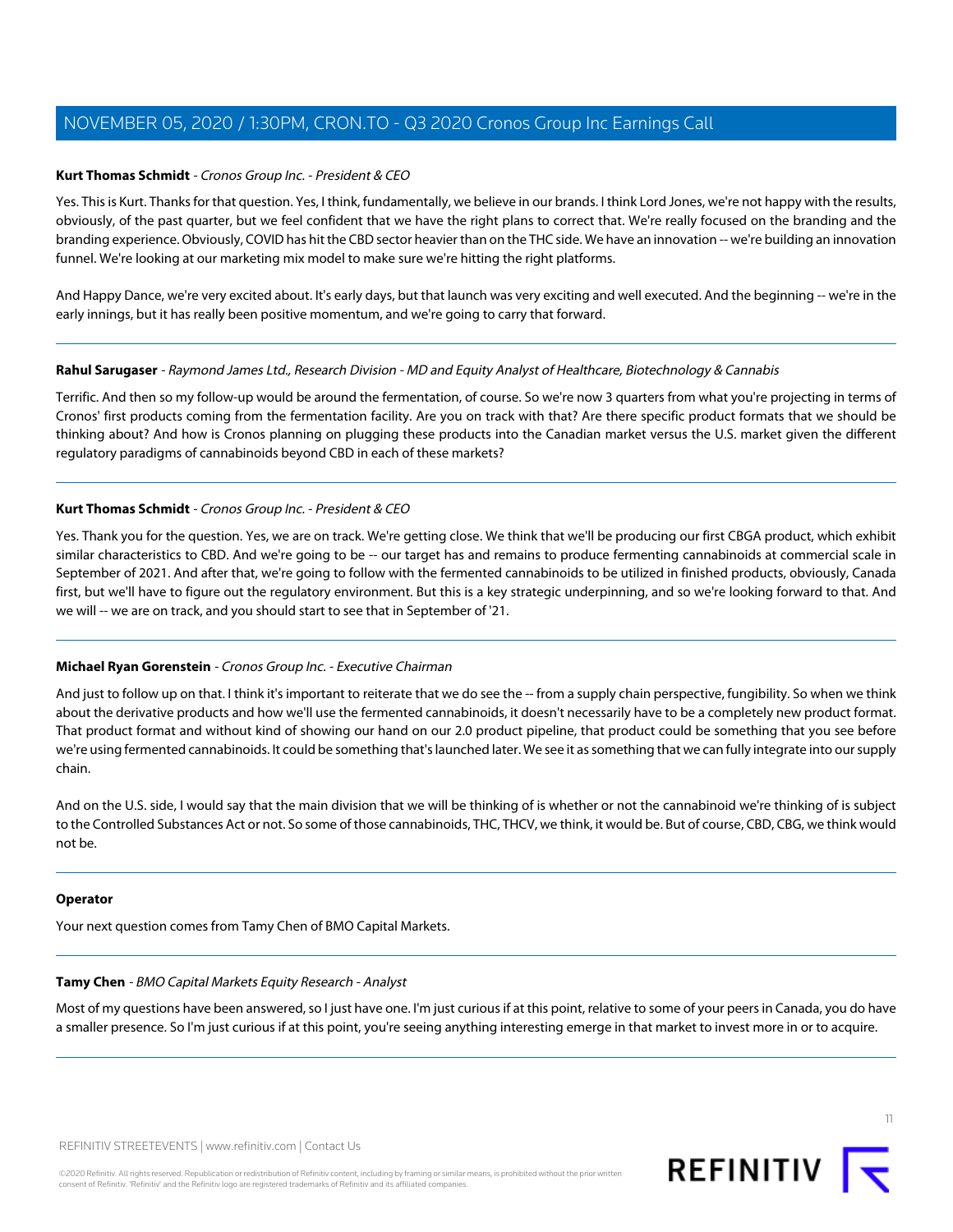## **Kurt Thomas Schmidt** - Cronos Group Inc. - President & CEO

We believe in the brands we have and the brands as -- I think of performance of Spinach, for example. We think we have a lot of runway in the growth in our brands, and we'll be driving that through in-market presence and the innovation funnel we have. I'm not really going to speak to M&A. I'm not going to speak to that on the phone, but we always look for opportunities and something makes sense for us, and it's with what we're trying to do. We have the capability to do it.

#### **Operator**

<span id="page-11-0"></span>And your next question comes from the line of Graeme Kreindler of Eight Capital.

## **Patrick Sullivan** - Eight Capital, Research Division - Analyst

This is actually Patrick Sullivan on the line for Graeme. Most of mine have been answered already, but I guess I just wanted to touch on the CBD side of business again. So you said you guys were refreshing the marketing campaign and with kind of direct input from Kurt Schmidt. I'm wondering if you could just elaborate on that a little bit more, what exactly new strategies are you trying or what are some of the things that are sort of in the pipeline for that.

## **Kurt Thomas Schmidt**- Cronos Group Inc. - President & CEO

Yes. I think it's just accelerating what we -- what the team has been working on. So again, that will be marketing investment side, it will be distribution side and it will be innovation side as we lay out the innovation funnel, which will be an important piece, and you'll see that develop over the next 12-months.

#### <span id="page-11-1"></span>**Operator**

And your final question comes from the line of Bill Kirk of MKM Partners.

#### **William Joseph Kirk** - MKM Partners LLC, Research Division - Executive Director

Mine relates to reporting adjustments, just to clarify some things. Was the U.S. separation equity comp adjusted out of the U.S. segment adjusted operating loss? To me, it doesn't appear so, but then I see the share-based comp adjustment to consolidated EBITDA. So I guess, can you help me understand how that U.S. separation comp was treated in the adjustment segment number versus the adjusted consolidated EBITDA number?

#### **Jerry Filomena Barbato** - Cronos Group Inc. - CFO

Yes, sure. Thanks for the question. No, we did not adjust it out. So it's included in that adjusted operating loss in the U.S. segment. And we have to be consistent, we adjust share-based comp out of our adjusted EBITDA number.

#### **William Joseph Kirk** - MKM Partners LLC, Research Division - Executive Director

Okay. So not adjusted to segment, but adjusted to consolidated.

#### **Jerry Filomena Barbato** - Cronos Group Inc. - CFO

Adjusted to the consolidated EBITDA number, yes.